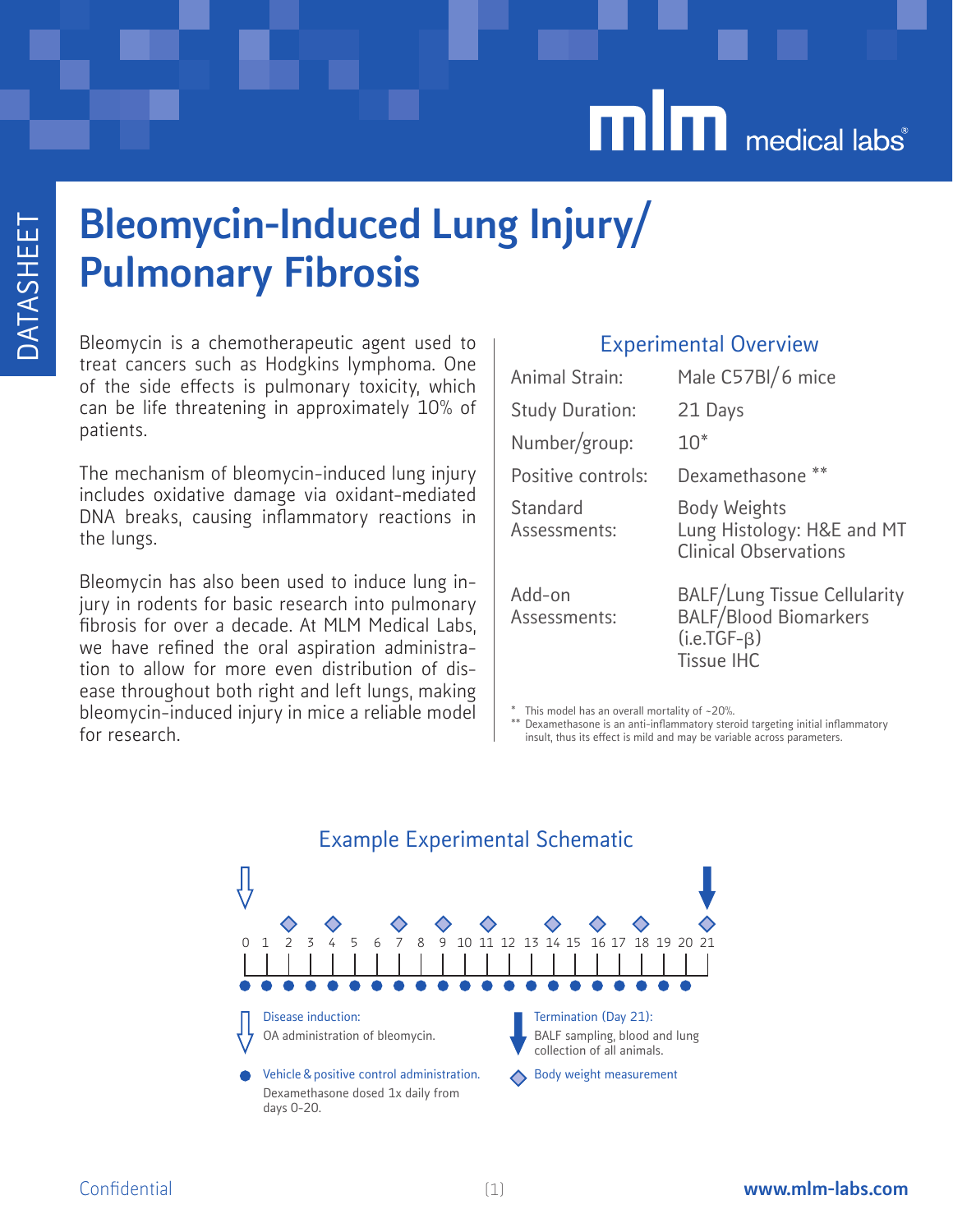### Standard Disease Severity Readouts: H&E and MT Lung Histology



#### Late Stage Histology: Control & Bleomycin-Treated Mouse Lungs On Day 21.

**P.** 1x mag of a normal lung. Boxed area shown in Q. **Q.** 10x mag of control lung. **R.** Multiple, small consolidation foci are detected (arrows). Boxed area shown in S. **S.** Parenchyma in the central–low region is consolidated (stains blue)- 10x mg. Circled area shown in T. **T.** Normal parenchymal architecture is obliterated and is replaced by fibrous tissue admixed with inflammatory cells- 40x mag. Collagen shown as fibrillar pink material and inflammatory cells as dark dots. Overlying pleura is hypertrophic (m= mesothelium). Note the progression in blue staining – its intensity and confluence between F2 and S. Abbriviations:



#### Histology scoring.

The lung was collected and fixed in formalin on day 21. Resulting slides were stained with H&E to evaluate inflammation and cell infiltration or Masson's Trichrome to evaluate collagen deposition. \* represents P value < 0.05 versus vehicle.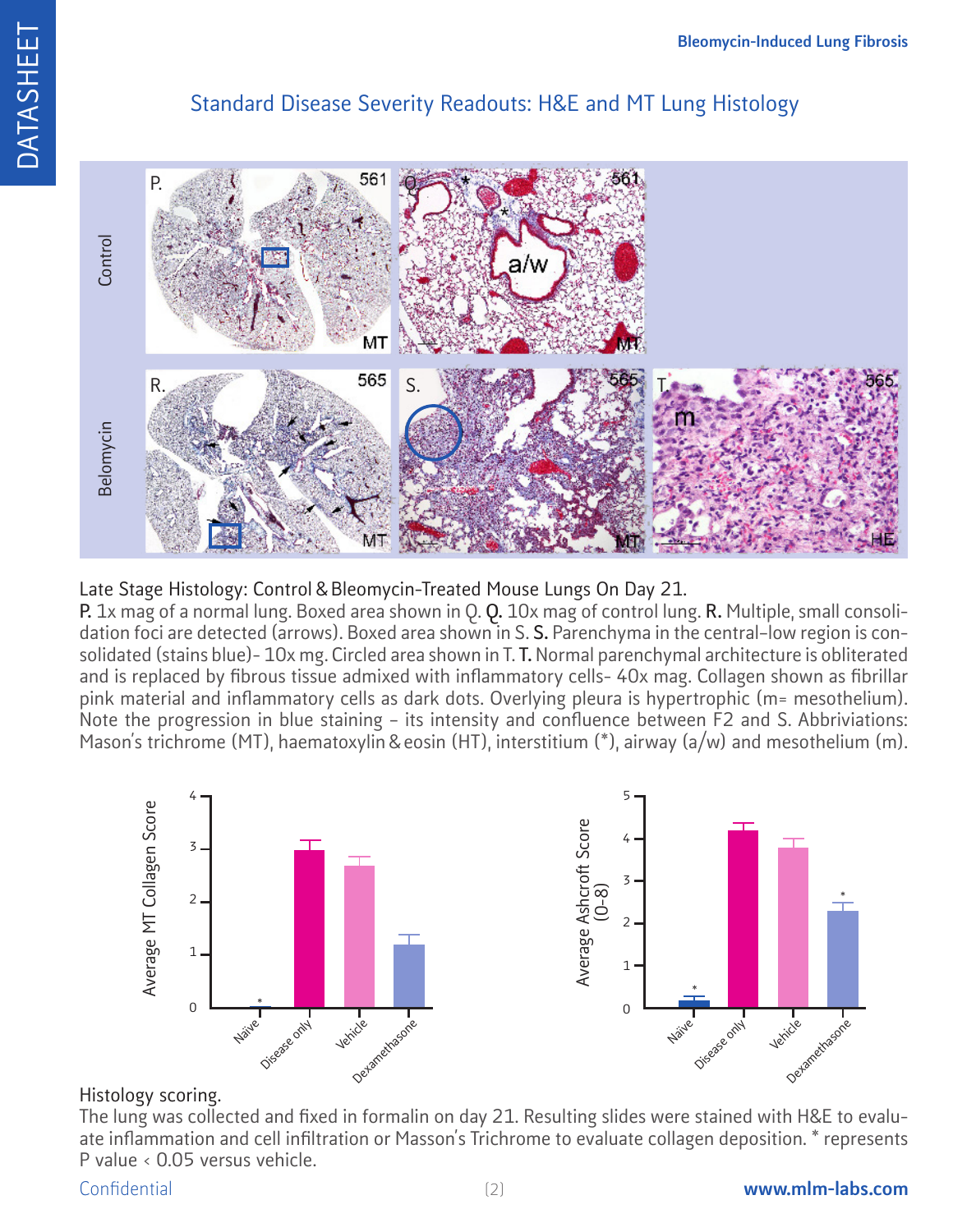#### Optional IHC Assessments

### IHC Staining: Anti-CD11b For Macrophage Detection





**A.** Medium magnification of interstitial perivascular infiltrates showing staining for CD11b-positive cells (macrophage-specific marker).

**B**. High magnification of interstitial perivascular infiltrates of CD11b-positive cells.



IHC Staining: Anti-CD3 For Lymphocyte Detection

**A.** Rare CD3+ cells (arrows, non-specific staining in epithelium in upper left corner of image). **B.** Subpleural infiltrate which includes CD3+ lymphocytes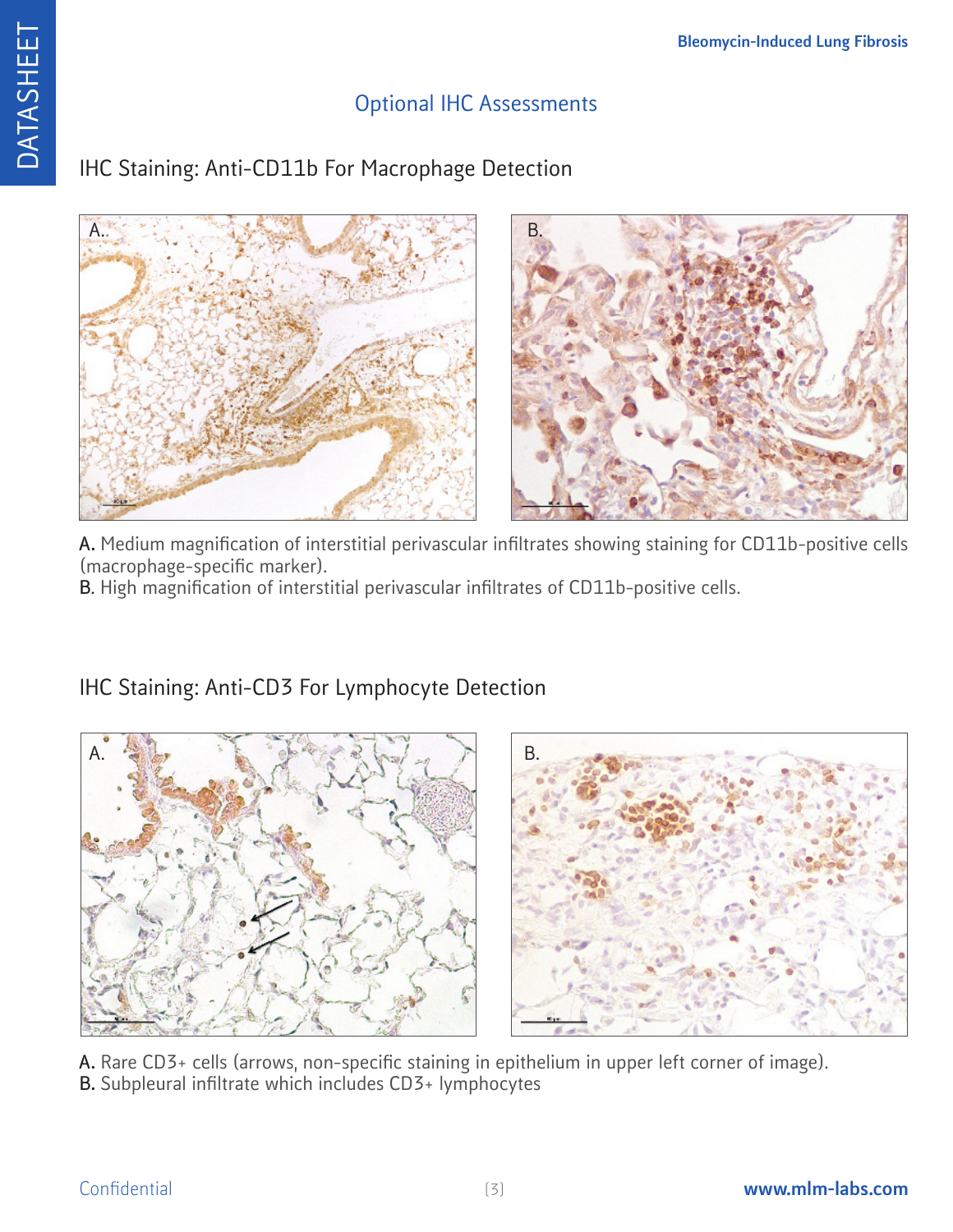### Optional Flow Cytometry and Biomarker Assessments



#### **Figure 1.**

DATASHEET

**DATASHEET** 

Cellular distribution of immune cell populations. The BALF was collected on study day 21 and differentiated cellular populations were analyzed via flow cytometry with surface markers.

\* represents P value <0.05 versus vehicle.

#### TGFb cytokine levels (pg/ml) 300 Naive Disease only Vehicle 200 100 \* \* 0  $Q$ et

Figure 2. BALF TGF- $\beta$  cytokine levels. The level of  $TGF-\beta$  in BALF collected on study day 21 was measured by Luminex technology. \* represents P value <0.05 versus vehicle.

[4]